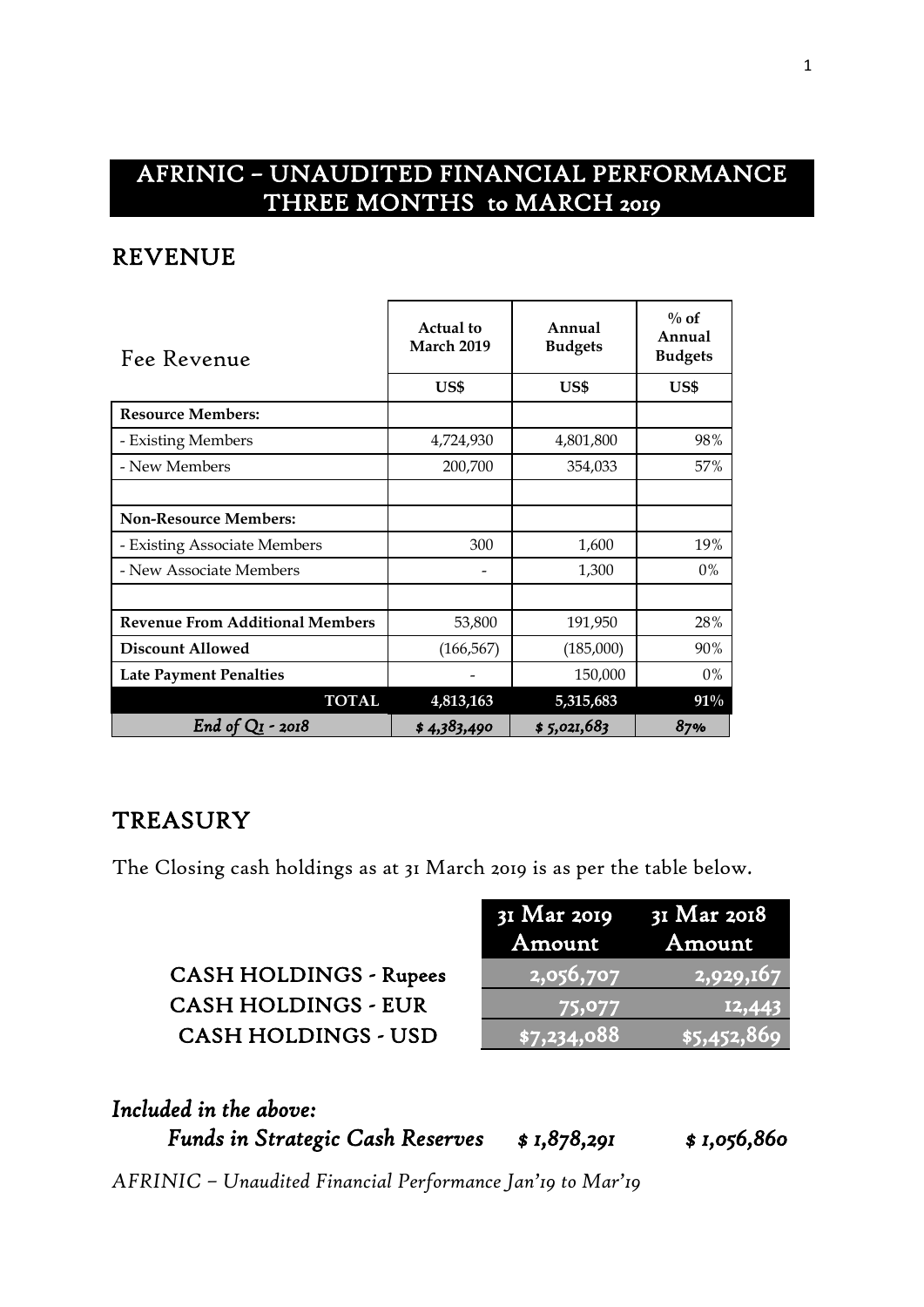| <b>Administrative expenses</b>     | Actual to<br><b>Mar'19</b> | <b>Balance</b><br>Remaining<br>in Budget | Annual<br>budget | <b>Actual vs</b><br>budget % |
|------------------------------------|----------------------------|------------------------------------------|------------------|------------------------------|
| <b>HR</b>                          | 509,805                    | 2,472,194                                | 2,982,000        | 17%                          |
| Telephone & Comm.                  | 11,459                     | 57,341                                   | 68,800           | 17%                          |
| Computer expenses                  | 26,083                     | 134,917                                  | 161,000          | 16%                          |
| Office expenses                    | 59,800                     | 209,700                                  | 269,500          | $22\%$                       |
| Motor vehicle expenses             |                            | 5,000                                    | 5,000            | $0\%$                        |
| Insurance                          | 11,136                     | 25,364                                   | 36,500           | 31%                          |
| Printing, postage & stat           | 5,364                      | 33,436                                   | 38,800           | 14%                          |
| <b>Bank</b> charges                | 37,312                     | 27,688                                   | 65,000           | 57%                          |
| Professional fees                  | 366                        | 13,334                                   | 13,700           | $3\%$                        |
| Depreciation                       | 30,555                     | 99,445                                   | 130,000          | 24%                          |
| Legal & Consulting fees            | 19,779                     | 95,721                                   | 115,500          | 17%                          |
| <b>Total Admin. expenses</b>       | 711,660                    | 3,174,140                                | 3,885,800        | 18%                          |
|                                    | <b>Actual</b> to           | <b>Balance</b><br>Remaining              | Annual           | <b>Actual vs</b>             |
| <b>Distribution expenses</b>       | Mar'19                     | in Budget                                | budget           | budget %                     |
| Marketing & Comms. exps            | 753                        | 57,447                                   | 58,200           | $1\%$                        |
| <b>Bad</b> debts                   |                            | 50,000                                   | 50,000           | $0\%$                        |
| <b>Meeting Expenses</b>            | 25,735                     | 264,265                                  | 290,000          | 9%                           |
| <b>Members Training</b>            |                            | 113,100                                  | 113,100          | $0\%$                        |
| <b>Travel Expenses</b>             | 66,374                     | 423,626                                  | 490,000          | 14%                          |
| Research & Development             |                            | 35,000                                   | 35,000           | $0\%$                        |
| Outreach activities                | 7,956                      | 87,044                                   | 95,000           | $8\%$                        |
| Community support                  |                            | 194,000                                  | 194,000          | $0\%$                        |
| NRO Shared Costs                   |                            | 45,000                                   | 45,000           | $0\%$                        |
| Contributions to ICANN             |                            | 61,000                                   | 61,000           | $0\%$                        |
| Remote Sites Ops Expenses          | 2,316                      | 28,184                                   | 30,100           | $8\%$                        |
| <b>Total Distribution expenses</b> | 103,134                    | 1,358,666                                | 1,461,800        | $7\%$                        |
| Contingency                        |                            | 170,000                                  | 170,000          | $0\%$                        |

# Operating Costs – Performance against Annual Budgets

#### *1. Bank Charges are mainly from members fees received.*

*2. Bad debts shall be calculated on accruals at end of the year.*